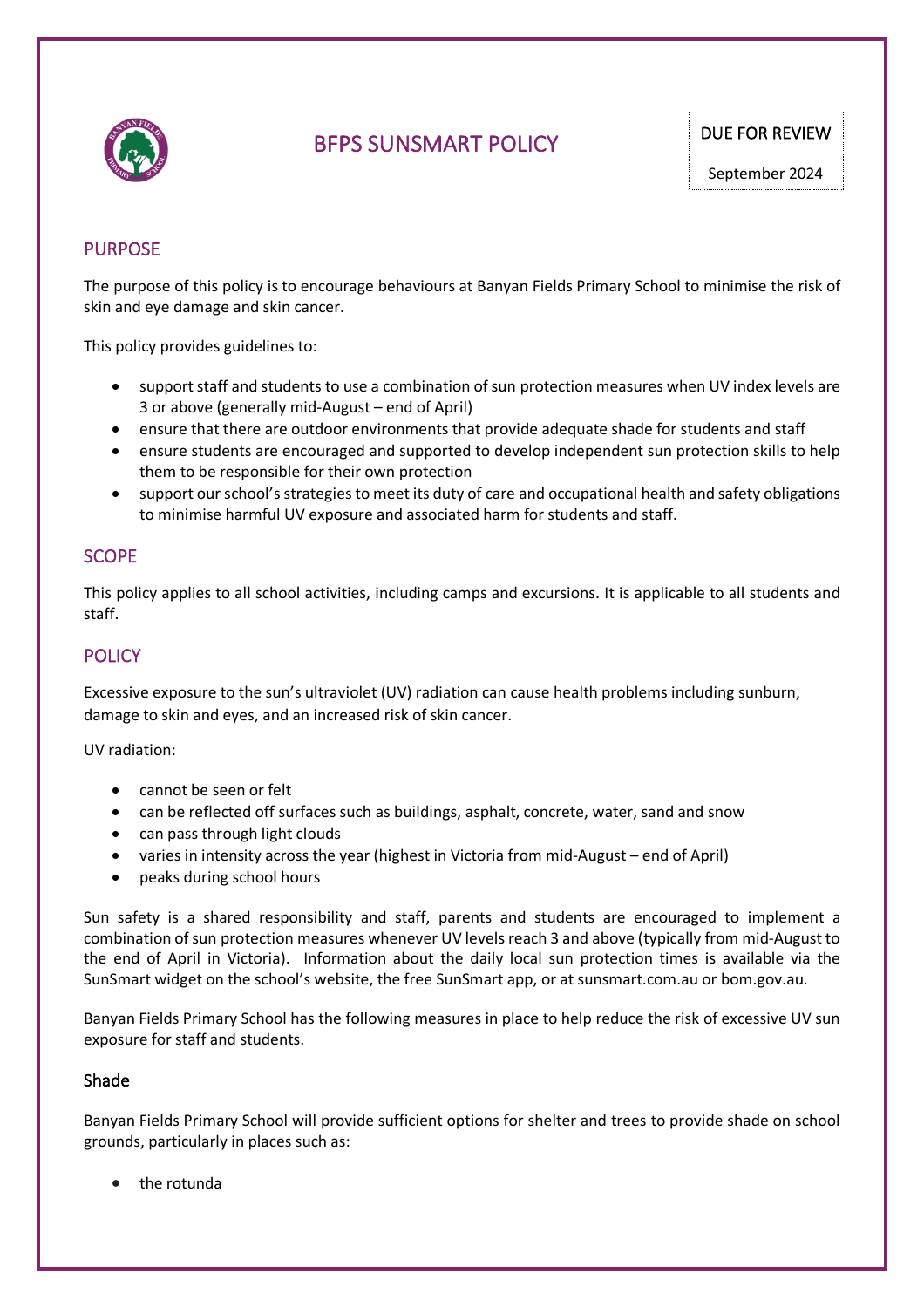- undercover walkway near the canteen and toilets
- undercover walkway from main building to Early Learning Centre
- undercover walkway from main building to portables
- shade sails above Foundation playground
- shade sails above 1/2 playground
- shade sails above 3-6 playground

When building works or grounds maintenance is conducted at Banyan Fields Primary School that may impact on the level of shading available to staff and students, a review of the shaded areas available will be conducted and further shading installed as appropriate.

#### Sun protective uniform/clothing

Banyan Fields Primary School recommends that from mid-August to end of April, and whenever UV levels reach 3 and above, students come to school wearing sun-protective clothing such as:

- loose, cool, closely-woven fabric
- shirts with a collar and/or high necklines
- tops with elbow length or long sleeves
- longer style shorts and skirts
- rash vests or t-shirts for outdoor swimming activities.

Banyan Fields Primary School's school uniform and dress code includes sun-protective clothing, including:

- loose, cool, closely-woven fabric
- shirts with a collar and/or high necklines
- tops with elbow length or long sleeves
- longer style shorts and skirts
- rash vests or t-shirts for outdoor swimming activities.

From mid-August (exact date to be set by the school annually) to 30 April, all students **must** wear a sun protective hat that shades the face, neck and ears for all outdoor activities. Hats may also be worn for all outdoor activities outside of the August to April time period, by parent or student choice.

Staff and students are encouraged to wear hat styles that protect the face, neck and ears when outdoors, for example broad-brimmed, legionnaire or bucket.

Students are required to wear a school hat or another hat style that protects the face, neck and ears when outdoors, for example broad-brimmed, legionnaire or bucket. Students who are not wearing appropriate protective clothing or a hat may be asked to play in the shade or in a suitable area protected from the sun.

#### Sunscreen

Banyan Fields Primary School encourages all staff and students to apply SPF30 (or higher) broad-spectrum, water-resistant sunscreen daily whenever UV levels reach 3 and above. Sunscreen should be applied at least 20 minutes before going outdoors, and reapplied every two hours according to manufacturer's instructions.

Banyan Fields Primary School has strategies in place to remind students to apply sunscreen before going outdoors [for example i.e. classroom reminders to apply sunscreen when appropriate.

As some staff and students may suffer from allergic reactions from certain types of sunscreen we encourage them to supply their own sunscreen to reduce the risk of an allergic reaction at school.